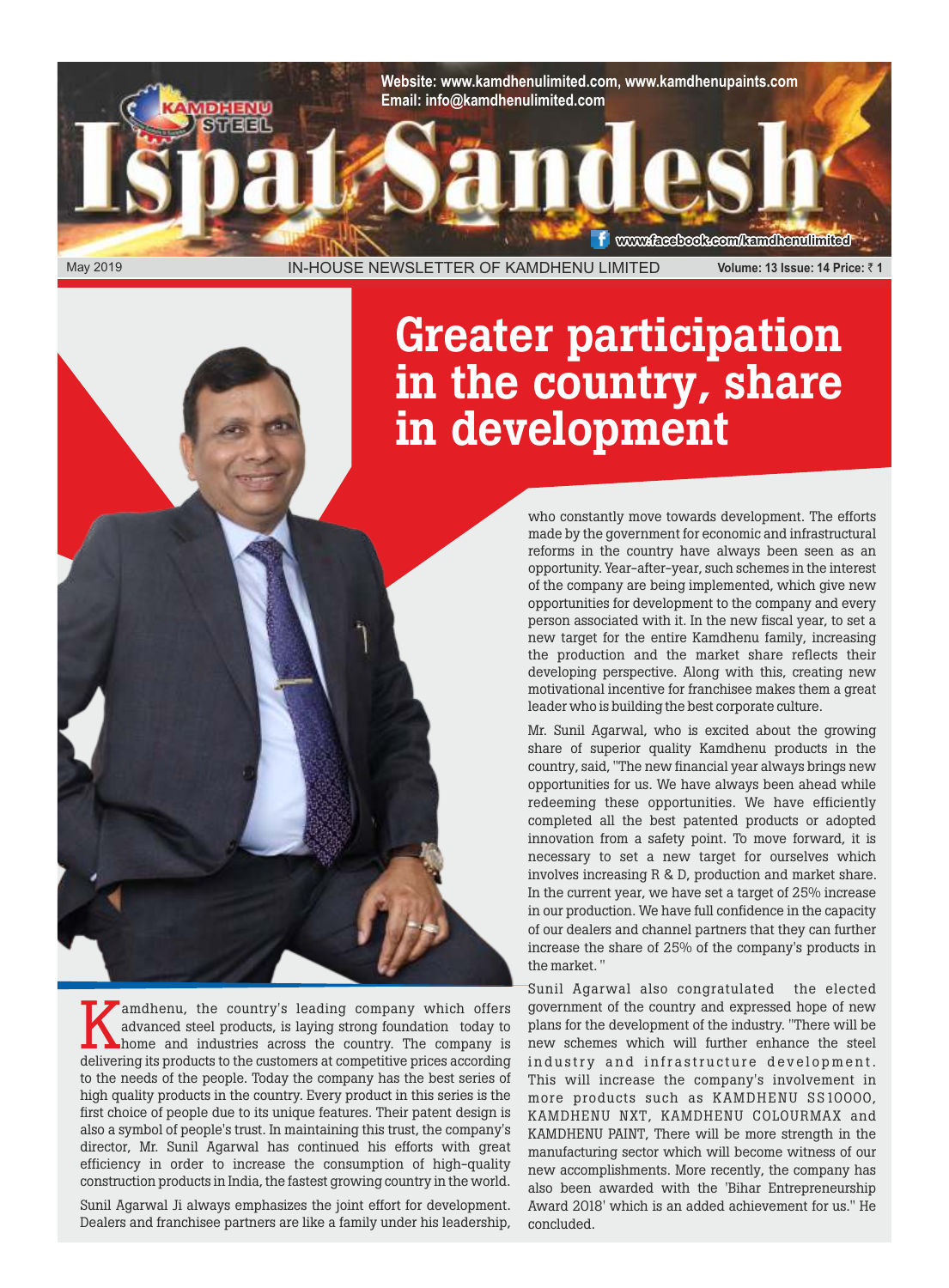### **Ispat Sandesh** May 2019



## **Meet to motivate the masons**

Kamdhenu, a company that produces high quality construction steel in the country, is focusing on establishing high standards in every field. Under this, Masons, who are working on the construction company, are getting the right information of steel products so that Masons can be aware of high quality steel and develop sustainable constructions.

Moving forward on this plan, the company organized a Masons Meet on May 18 at Kosi in Mathura districts of Uttar Pradesh. More than 60 masons joined the conference with great enthusiasm. Here, the company's office bearer Mr. Jitendra Singh Chauhan (Senior Executive), Mr. Varun Tyagi (Quality In-charge) and company's dealer M/s Gopal Ram & Sons also took part in the conference.

Here, company's officials addressing the Masons the features of the company's Next Generation Interlock steel in detail. Masons were impressed with the quality of KAMDHENU NXT and were excited by the company's motivational campaign being run for masons. Taking the oath of using the high quality steel products, all Masons stressed on using KAMDHENU NXT. Masons were also honored with special gifts and awards in this program.

Here Mr. Jitendra singh Chauhan while addressing the masons said, "You are the foundation laying hands of any construction, so always focus on building high quality constructions. Your single suggestion can double the benefit to the manufacturer. Primarily, there the economic benefits would be observed and secondly, the building will be even more secure. Your such participation will encourage inclusive development."

## **Will go ahead, will build the best**

#### Masons Meets organized by Kamadhenu Limited in Aligarh

To introduce innovative and high quality products and to motivate every member of the company to register the best of their performance incessantly. Motivating is the identification of Kamdhenu Limited. Moving forward on this well-known style, the company is constantly encouraging the masons, who is working on the construction. Under this, the company organized a Masons Meet at the Iglas Center, Aligarh on 17th May. More than 150 Masons took part in this meet.

Under the banner of Next Generation Interlock steel KAMDHENU NXT, Mr. Jitendra Singh Chauhan (Senior Executive) and Mr. Varun Tyagi (Quality Incharge) took part in the event which has a central focus on the theme of "Will go ahead, will build the best"

In order to make the program a grand success M/s Om Traders fully supported this program. Masons were given important information about building construction in the meeting . Along with this, the special of Next Generation Interlock Steel Kamdhenu NXT was detailed by the companies officials. in the program they were also honored by the awards by the company. Masons were impressed by the high quality of KAMDHENU NXT and stressed on promoting its use.

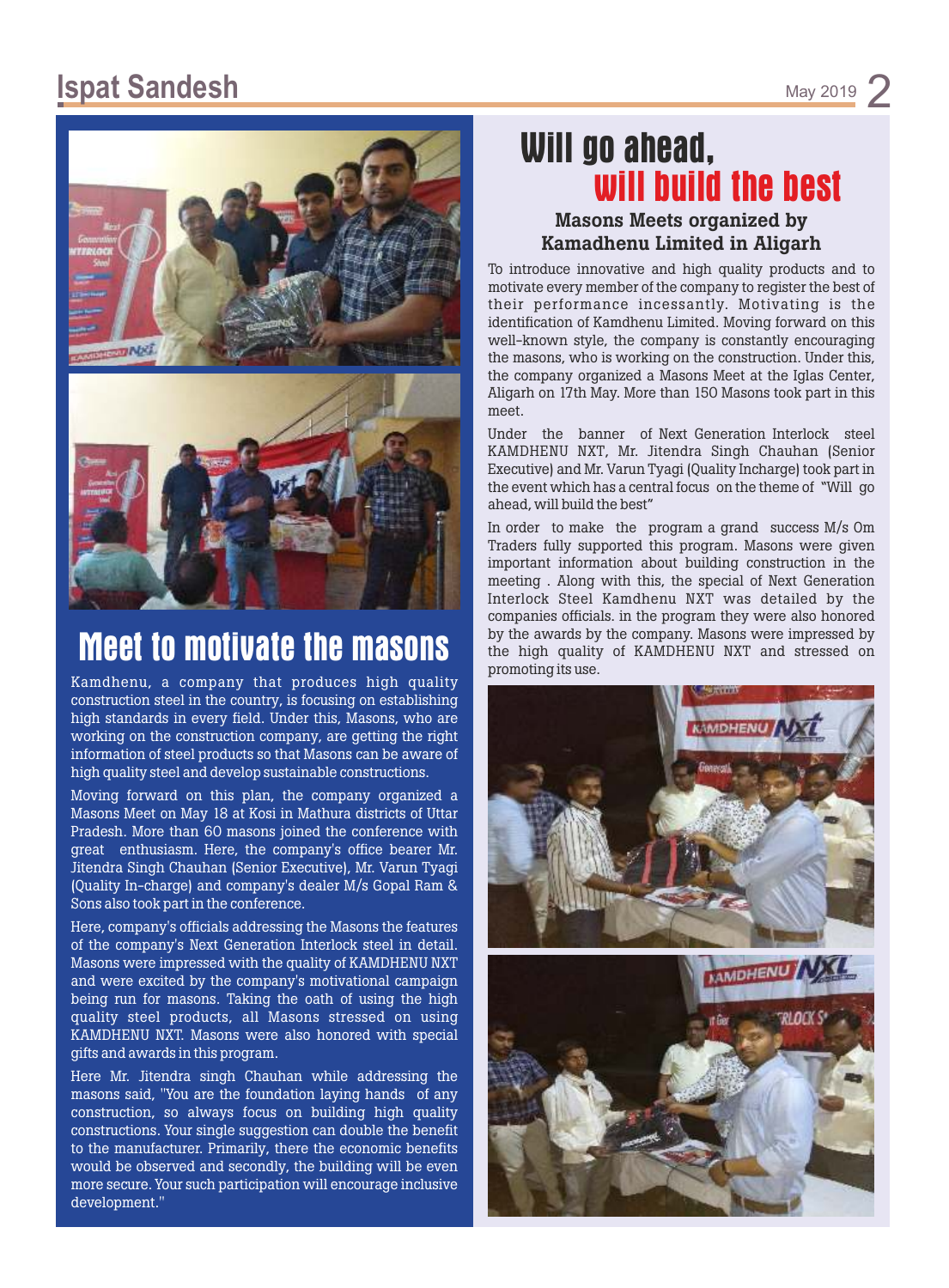### **Ispat Sandesh** May 2019



# **Kamdhenu's Benchmark in Roof India Exhibition**

Kamdhenu Limited has participated with the world's largest companies at the most prestigious exhibition 'Roofing India' in whole Asia known for metal sheets and roofing, This 18th edition of 'Roofing India Exhibition' was held at Exhibition Center, Mumbai from 25th to 27th April. Here the best 101 companies from 7 countries of the world took part and displayed their innovative and best products. In this event setting up benchmark in Asia for roofing, 150 brands of roofing systems took part and more than 5 thousand visitors chose best products for their business. Roofing Installation, Roofing Machinery, Metal Building System, Waterproofing, Insulation, Green Roofing, preengineering building and new technology of cladding were presented by the company.

In this special event, Kamdhenu Limited has shown the product series of its roofing system in which the company's metal sheets, along with complete solutions of roofing, such as Fast Building Construction Technology, Waterproofing Solutions and Pre-Engineering System, were placed in front of Business Representatives and Visitors. The company showed the innovative security feature of KAMDHENU COLOURMAX, the flagship product, its sheets, which guarantees the original product to the customer. To improve the Roofing system, the business representatives are looking forward to the company's stall to see the security features being adopted.

In the exhibition, some special companies got an opportunity to put their ideas in the open technical seminars on Fast Construction and Green Building Concept. The Kamdhenu Ltd. became the part of this seminar and Mr. Bhaskar Choudhri, GM (Marketing) represented the company. Mr. Bhaskar Choudhri discussed about promoting innovation and R&D to fulfill current and future needs of Roofing. He stressed upon the production of best quality and eco-friendly products to encourage the sustainable development.

This exhibition was proved as a win-win opportunity for both the Trade Visitor and Exhibitor. If the Trade Visitor gets high quality products here, then the companies get the customers who want to use innovative and latest products. This gave boost to Roofing Industries which will boost sustainable development.

On representing the company here, Shri Bhaskar Choudhri said, "We are committed to take up the roofing system to the next level. For this, we are pushing R & D, quality and innovation. Today we are known in the country for our high quality products. We are building healthy competition in Business Model. The most exclusive of their dealers is to communicate better with the channel partners and customers and deliver the products according to their needs. "